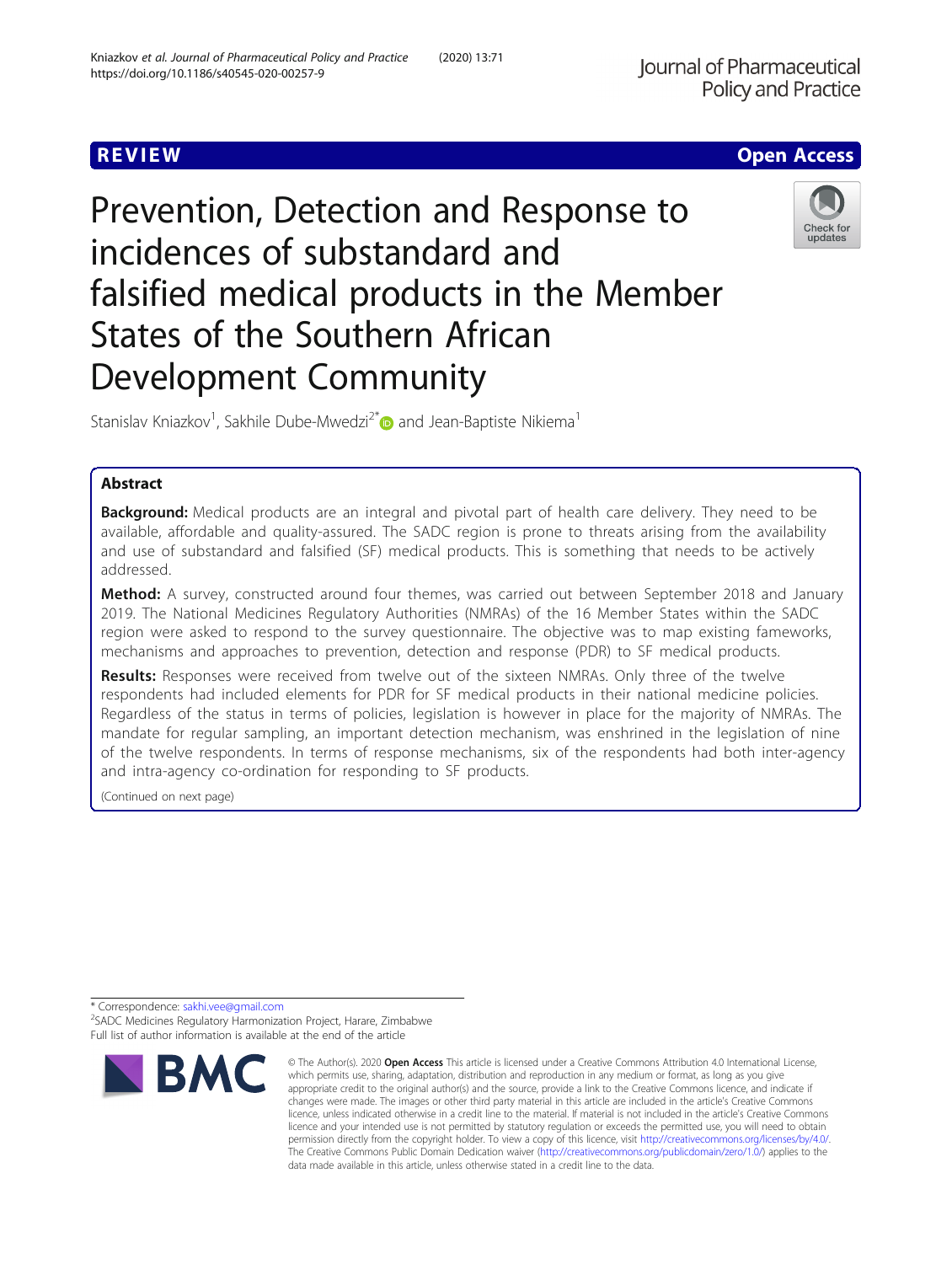# (Continued from previous page)

**Conclusion:** Though findings point to some deficiencies in terms of policies and implementation plans, the majority of countries have the mandate and legislation to deal with substandard and falsified medical products. Effective enforcement requires more investments into human resources, infrastructure, stakeholder coordination and public outreach. WHO has an important source of actionable information about incidience of substandard and falsified medical products. It needs to be leveraged to improve outreach to stakeholders and to raise awareness about SF problem and mechanisms available to address it. The extent, to which mechanisms and procedures are in place, varies. Some elements of the desired approach exist in the region; however, they will benefit from targeted strengthening to ensure a holistic approach across 12 action areas recommended by WHO.

Keywords: Substandard and falsified, Prevention, Detection and Response (PDR), Global surveillance alerts

#### Background

Access to essential medicines and health products holds significant importance in addressing health problems [\[1](#page-6-0)]. However, it can be gravely undermined by the existence of substandard and falsified  $(SF)^1$  medical products. They are a public health threat and an impediment to the universal access to medical products. This is acknowledged by Funestrand et al., who also highlight that regulations and penalties to deter their trade differ globally [\[2](#page-6-0)]. SF medical products harm patients and reduce confidence in medical products, health professionals and health system [[3](#page-6-0)]. According to WHO, 1 in 10 medical products in developing countries is substandard or falsified [[4\]](#page-6-0).

# The problem of substandard and falsified medical products

The WHO study on the public health and socioeconomic impact of SF medical products articulates the problem and impact of SF products. The study establishes that these products threaten the health of those who take them, as they may be of poor quality, unsafe or ineffective. The study highlights the impact of SF products used in the first-line treatment of uncomplicated malaria: incremental deaths in sub-Saharan Africa due to SF antimalarials make up approximately 2.1 to 4.9% of total malaria deaths; and approximately 3.8 to 8.9% of malaria deaths relating to cases seeking treatment [\[5](#page-6-0)]. The threat has both public health and socioeconomic dimensions, as summarised in Fig. [1](#page-2-0).

The WHO Global Surveillance and Monitoring System for substandard and falsified medicines, vaccines and in vitro diagnostics, based on data gathered in its first 4 years of operation, highlights the possible impact of SFs on individuals, families, national health systems and the economy and presents actual data from the surveillance system and other sources  $[6]$  $[6]$ . The report also describes the factors such as stock-outs, weak regulatory systems, absence of legal deterrents and weak enforcement that drives trade in SFs. It also discusses the systems and actions needed to prevent, detect and respond to the threats posed by SF medical products.

The risk posed by SF medical products is very real in the African region, which is currently leading in terms of the number of reports to the WHO rapid alert system. Forty-two percent of all reports to the WHO Global Surveillance and Monitoring System on SF medical products reported between 2013 and 2017 came from Africa, highlighting the magnitude of the problem [\[6](#page-6-0)]. However, the magnitude of the problem in the SADC region is not known.

A 2009 WHO baseline survey provided a general overview of the pharmaceutical situation in terms of demographic and economic aspects, health services data, medicines policy and access to medicines, including procurement and supply, intellectual property aspects and medicine regulation in the SADC region [\[7](#page-6-0)]. Information relating to the presence of SF products and related outcomes in the SADC region is also available in the public domain. WHO Medical Alert No 4/2015 confirmed circulation in the Democratic Republic of Congo (DRC) of falsified Diazepam tablets that caused acute dystonic reactions due to the presence of Haloperidol instead of Diazepam as the active ingredient. A survey conducted in 2014 to determine the quality of paediatric medicines sold by wholesalers in the Democratic Republic of Congo (DRC) revealed that 27.2% of samples collected were of poor quality; whilst 59.5% of collected artemether-lumefantrine samples had less than the required amount of artemether [\[8](#page-6-0)]. The same study report included findings from other surveys conducted in sub-Saharan Africa that indicated the prevalence of substandard antimalarials at the rate ranging from 12% in Tanzania to 88.4% in Malawi. Angola reported falsified artemether-lumefantrine and albendazole tablets in

<sup>&</sup>lt;sup>1</sup>Substandard medical products, also called 'out of specification' refers to authorised medical products that fail to meet either their quality standards, or their specifications or both.Falsified medical products are products that deliberately or fraudulently misrepresent their identity, composition or source.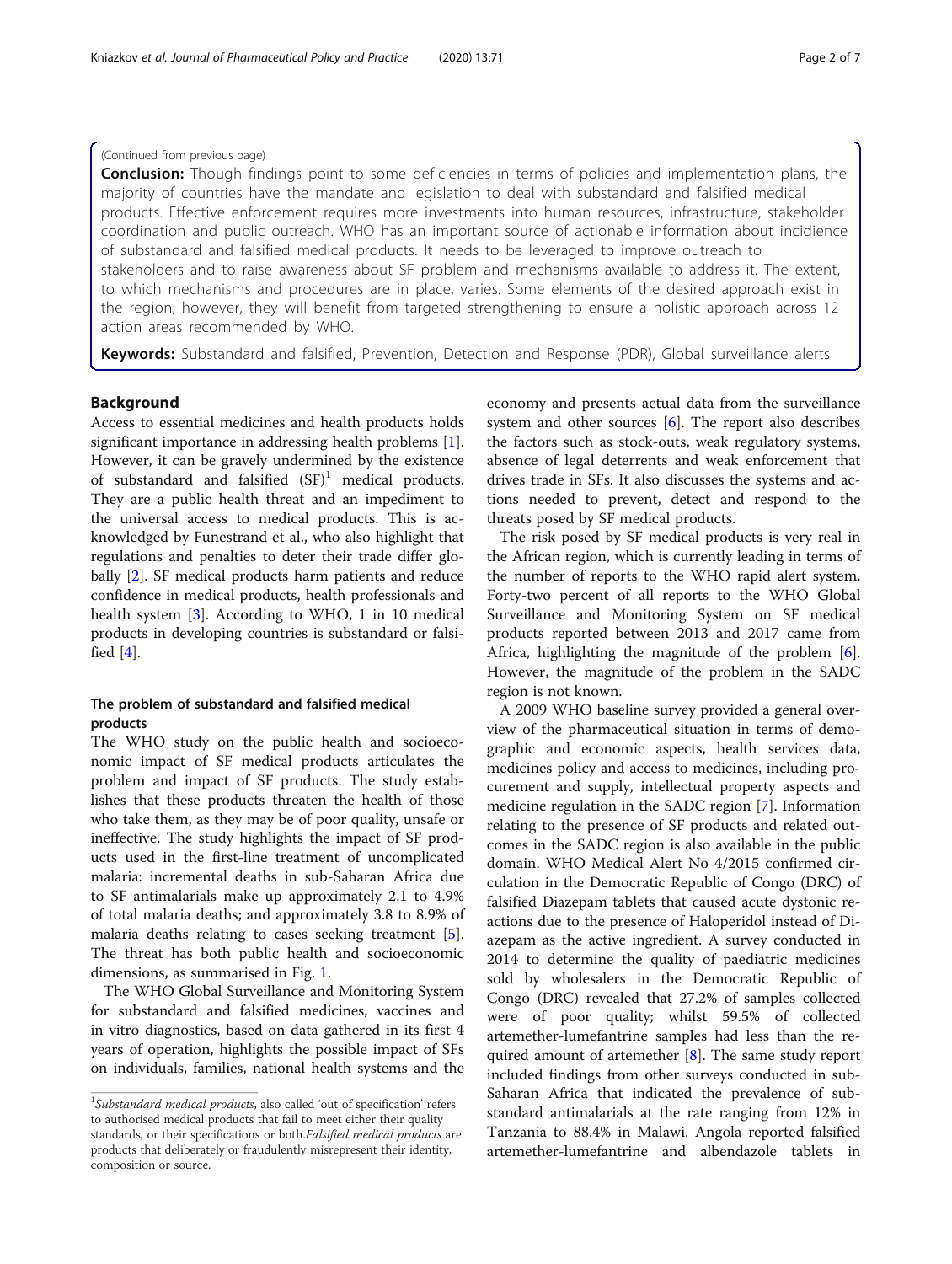<span id="page-2-0"></span>

2012, both medicines containing no active ingredient in them [[9\]](#page-6-0). In a meta-analysis of studies conducted between 2009 and 2015, looking at the quality of artemisinin-based combination therapy products, the prevalence in Zambia of non-conforming products was 8% whilst a decrease in prevalence to 1.5% in 2015 from 25.5% in 2010 was observed for Madagascar. In this report, the prevalence in Tanzania was 7% [[10](#page-6-0)]. In the period from July 2019 to June 2020 WHO issued 5 alerts targeting sub-Saharan Africa. They warned about the following products: falsified Augmentin found in Uganda and Kenya - August 2019, falsified Quinine Bisulphate circulating in Uganda and Quinine Sulphate circulating in Central African Republic and Chad - October 2019, falsified antimalarials in West and Central Africa displaying an outdated WHO Essential Drugs Programme logo – March 2020, falsified HIV rapid diagnostic test circulating in the WHO regions of the Americas and Africa – March-April 2020, falsified chloroquine products circulating in the WHO region of Africa - April and June 2020. Nonetheless [\[11\]](#page-6-0), Despite the fact that the phenomenon itself is well documented, there is a scarcity of information with respect to the efforts in place to fight SF products. This article is a first step towards bridging this knowledge gap.

The PDR approach recommended by WHO guides countries in protecting their health systems from the detrimental impact of substandard and falsified products. Their implementation requires engagement of a wide range of national stakeholders and cross-border collaborations. In August 2016, the Regional Committee for Africa at its sixty-sixth session adopted the Regional Strategy for Regulation of Medical Products, 2016–2025. Addressing the burden of substandard and falsified medical products was highlighted as one of the key elements for the African region in the strategy. The present survey was undertaken to monitor the progress in the implementation of the regional targets in the area of SF counteraction.

# Aim of the study

The study was conducted as part of an exercise to map the national approaches to counteract SF medical products in the WHO AFRO region. This article analyses the data describing national mechanisms to prevent, detect or respond to the incidence of SF medical products in the SADC region. The 2017 WHO GSN study report on SF medical products makes a case for collecting evidence. Strong evidence is needed to help prevent, detect and respond to SF products and the threat they represent. Therefore, the aim of the survey was to gather information that could form a basis to describe the status of national systems for counteracting SF medical products in the SADC region.

#### Methodology

A survey was conducted between September 2018 and January 2019 to map the capacity and approaches for Prevention, Detection and Response to the incidence of substandard and falsified medical products by the National Medicines Regulatory Authorities (NMRAs) in the 16 Member States within SADC.

The survey was conducted using a structured, selfadministered questionnaire developed in English, French and Portuguese. The development of the questionnaire was guided by the 'Prevention, Detection and Response' approach captured by the WHO Global Surveillance Network and approved by the Member State Mechanism; questions were structured around four themes, namely the presence of policies and frameworks, mandate and legislation, and coordination and response.

The tool underwent internal review in WHO and was amended upon the receipt of feedback from the inhouse experts.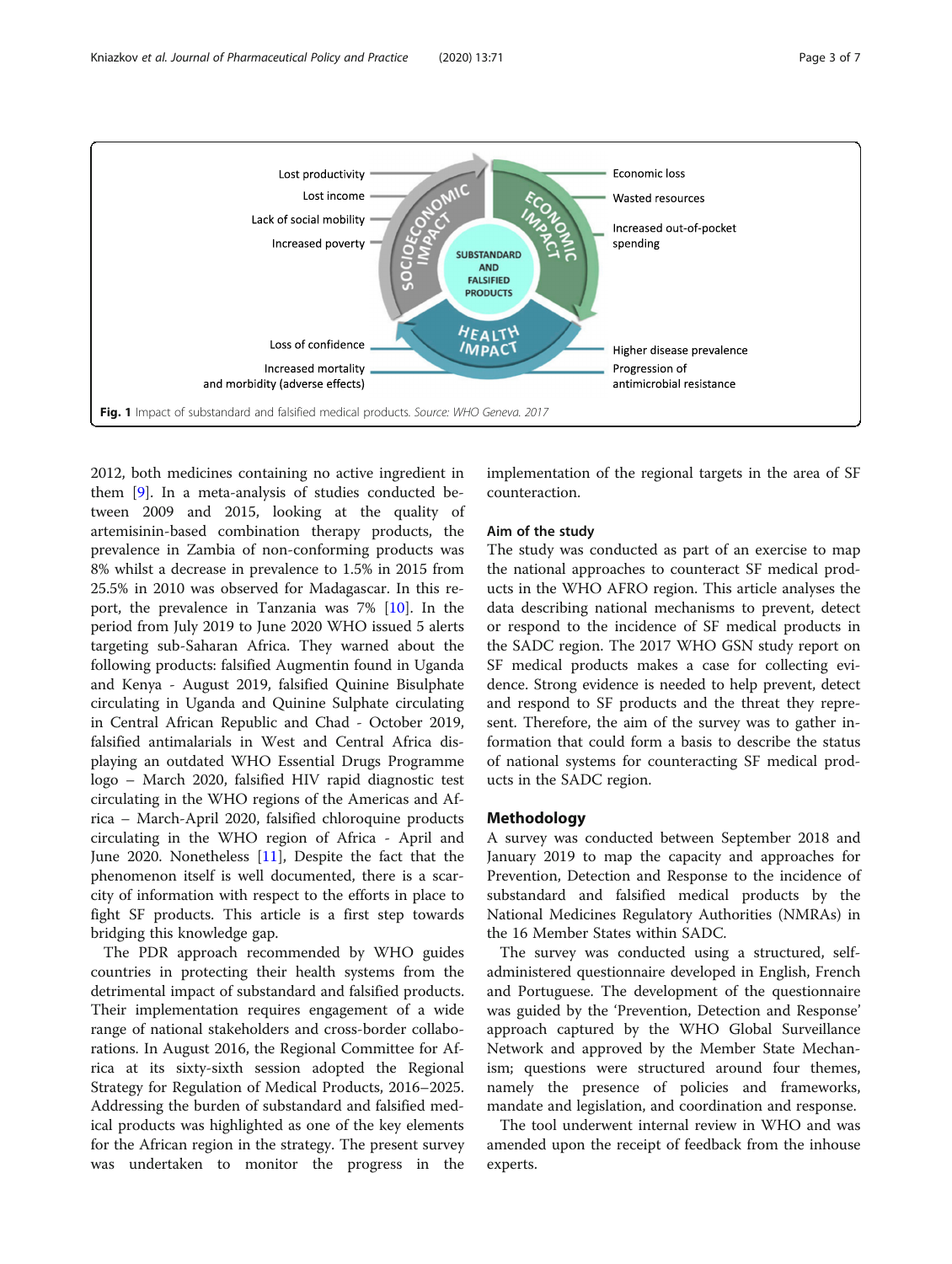

The survey tool was distributed to the National Medicines Regulatory Authority (NMRA), which is either an autonomous or semi-autonomous regulatory authority or a department within the ministry of health, in each country. Return email addresses were provided on the questionnaire.

#### Data collection and analysis

Results were received back from the NMRAs and compiled for use as part of the WHO mandate to generate evidence for effective health interventions and bring people to enjoy the highest attainable level of health and well-being. Obtained results were compiled on an Excel spreadsheet. For the purposes of data validation, the results were presented to the SADC NMRA heads present and the findings discussed at the 6th African Medicines Regulators' Conference, which took place from 02–04 October 2019 in Victoria Falls, Zimbabwe.

#### Results

The target group of the survey were NMRAs in the sixteen SADC countries. Twelve<sup>2</sup> out of the sixteen countries responded to the survey translating it to a 75% response rate.

As the pool of respondents included all the countries in the SADC region and this being a small number, results are presented as absolute numbers and not in percentages. The survey results are outlined below and grouped into six thematic areas.

# Policy and implementation plan

The number of NMRAs within SADC which had included elements for PDR to SF within their national medicines policies or strategy documents was very low, as shown in Fig. 2.

Most indicated that they had no policy frameworks to underpin prevention, detection or response to SF. Only three of the twelve respondent countries had this framework in place, with the same 3 being the only ones with implementation plans of action. It was noted that only one respondent that had a policy on SF had gone further and aligned their policies to the African Regional Strategy for Regulation of Medical Products, 2016–2025 endorsed by the 66th session of the WHO Regional Committee for Africa.

# Mandate and legislation Criminal liability and sanctions

Nine out of twelve respondents indicated that they criminalised the manufacture, supply or distribution of SF products. Financial penalties and imprisonment were the most common sanctions provided for in national legislations. Jail terms ranging from not less than 6 months up to 15 years can be imposed. Out of the twelve respondents, five had legal provisions for seizure and confiscation of property other than the offending SF products.

# Administrative liability or sanctions

In the case of administrative liability or sanctions, they are defined as seizure and confiscation of SF products, suspension of the right to discharge official or professional functions, ban to practice or hold administrative or managerial positions and financial penalties. It was noted that they were applicable in nine of the twelve respondents. Of interest was that two of the responding NMRAs specified that they had provisions for criminal liability or administrative liability, and not both.

#### Detection through a sampling of medical products

The mandate for regular sampling was enshrined in the legislation of nine of the twelve respondent countries. As illustrated in Fig. [3](#page-4-0), funds for implementation were allocated only in six.

A risk-based approach to sampling was applied by five of the respondents. Sampling plans were indicated to be regularly updated in six of the respondents that have a mandate to sample. The testing of the samples is carried out to some degree in the region. However, only three of the laboratories used were either ISO-certified or WHOprequalified.

### Other sampling-related procedures

The survey captured information on other activities that are related to sampling. Half of the respondents, that is, six confirmed that documented procedures were in place to allow the implementation of decisions based on sample testing outcomes. Where SF products are detected, seven of the responding NMRAs had the authority and power to seize and dispose of them without having to

<sup>&</sup>lt;sup>2</sup> Botswana, Comoros, Democratic Republic of Congo, Eswatini, Lesotho, Madagascar, Malawi, Mauritius, Mozambique, Namibia, Seychelles and Tanzania.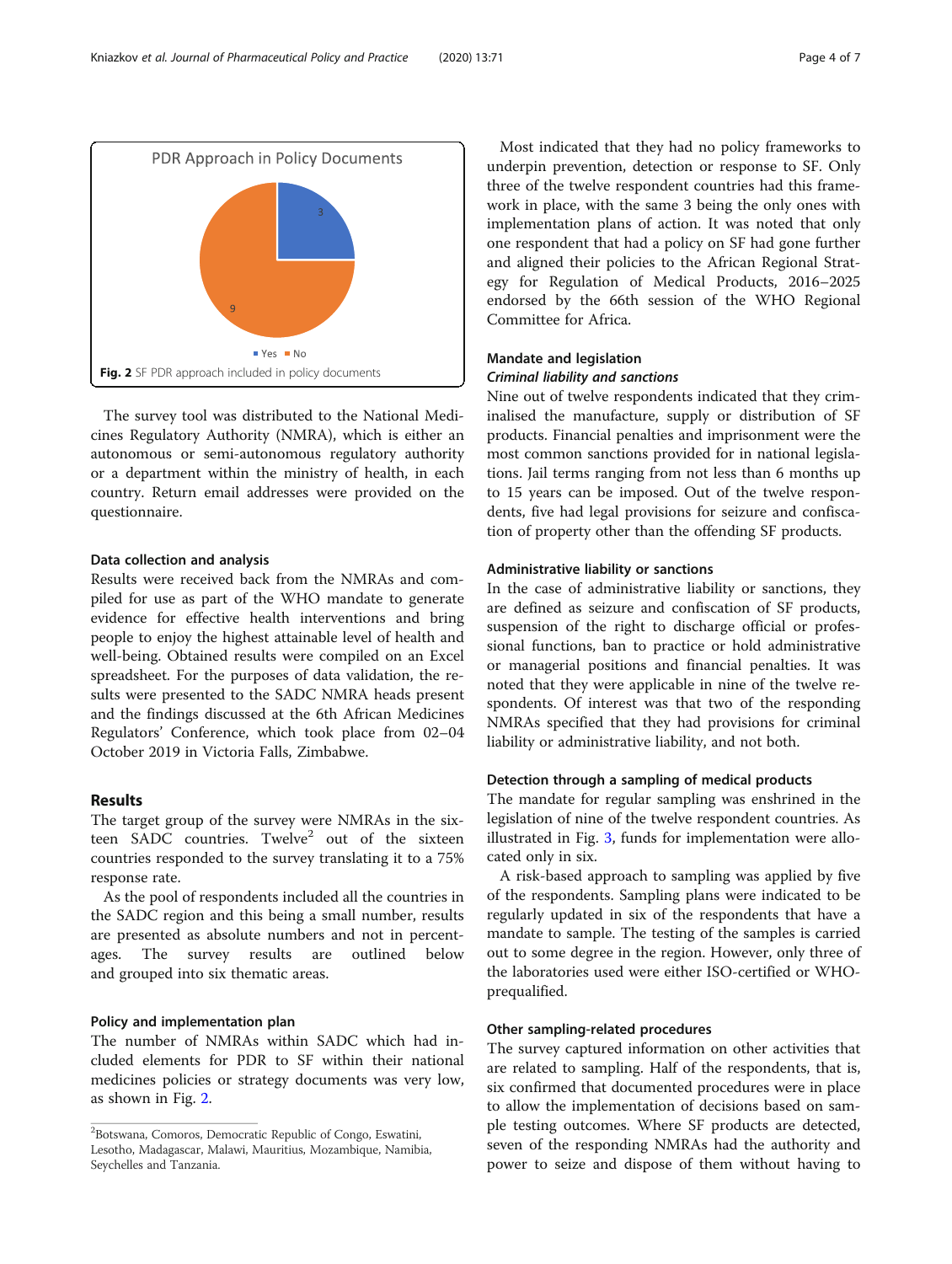<span id="page-4-0"></span>

resort to law enforcement agencies. However, only five of the respondents had the required infrastructure and documented procedures to ensure timely collection, handling, storage and in appropriate cases, disposal of samples or seized medical products that are unfit for use. Notably, one NMRA had the infrastructure and documented procedures for the handling of SF medical products but is legally required to involve law enforcers.

#### Coordination and response mechanisms

Alleviating the SF burden requires engagement of all stakeholders and existence of coordination mechanisms. From the NMRA perspective, there are two types of stakeholders—internal and external. Internal stakeholders are NMRA departments, units and services responsible for various regulatory functions. External stakeholders include other health sector players, i.e., public health programmes, medical product procurement agencies, health professionals and their associations; representatives of other government authorities, such as law enforcers, investigators, judiciary and customs; and general public including mass media and patient communities. NMRAs were requested to indicate the existence of national interagency or interdisciplinary collaborative mechanisms such as national taskforces as to well as explain, which agencies were represented in these taskforces. Six respondents had both inter-agency and intra-agency co-ordination for SF products. They provided collaboration platforms for involving stakeholders to ensure coordination of the fight against SF trafficants. In six countries, there were also linkages between nationally coordinated mechanisms and national healthcare programmes.

### Surveillance of SF medical products

WHO has a global surveillance programme which produces medical product alerts to timely inform the healthcare stakeholders of the confirmed SF cases. The survey looked into the impact of this alert programme at

the national health system level. Eleven of the twelve respondents reported regularly receiving the WHO alerts for SF medical products. Eight also reported having standard operating procedures to take action on the basis of the WHO alerts for SF medical products. One NMRA indicated that though a formal, written procedure was not in place, there were structured mechanisms to immediately alert professionals. Whilst the procedures were in place in almost all the NMRAs, the focus areas differed somewhat. All responding NMRAs that had procedures in place focussed on cascading the information to and on actions involving health professionals. Five of these also focussed on disseminating information to the general public, the extent to which this was done varying amongst the respondents.

#### **Discussion**

The study was the first attempt to map national frameworks established for implementation of priority interventions for preventing, detecting and addressing substandard and falsified medical products in the SADC region.

There are two major streams of work in combating SF products. The first is the judicial approach, which is the preserve of the law enforcement agencies such as the police or the office of drug and crime. The focus in this approach is to introduce liability and in so doing, dissuade people from dealing with SF medical products. The second approach, taken by WHO and the focus of this article, puts forward the public health perspective to combine it with the judicial measures. SF medical products are a threat to public health, and NMRAs are the focal point for protecting public health with regard to medical products. In that regard, the survey targeted the NMRAs and looked in detail at their role in the fight against SF.

The study responses are the result of the review undertaken by the NMRAs with the help of the questionnaire. At present, there is no consensus on a global tool for assessing national systems and approaches to PDR for SF medical products. The survey could be the first step towards developing a substantive tool for evaluating PDR for SF products.

The study shows that policies and implementation plans are lacking for the majority of NMRAs. This largely affects guidance and direction in terms of the approach and strategy for the PDR for SF medical products, leaving the SADC region susceptible to such products being in their market. Notably, some NMRAs did include comments indicating that the need for formalising PDR policies had been identified in their strategic planning but was yet to be translated into policy documents and implementation plans.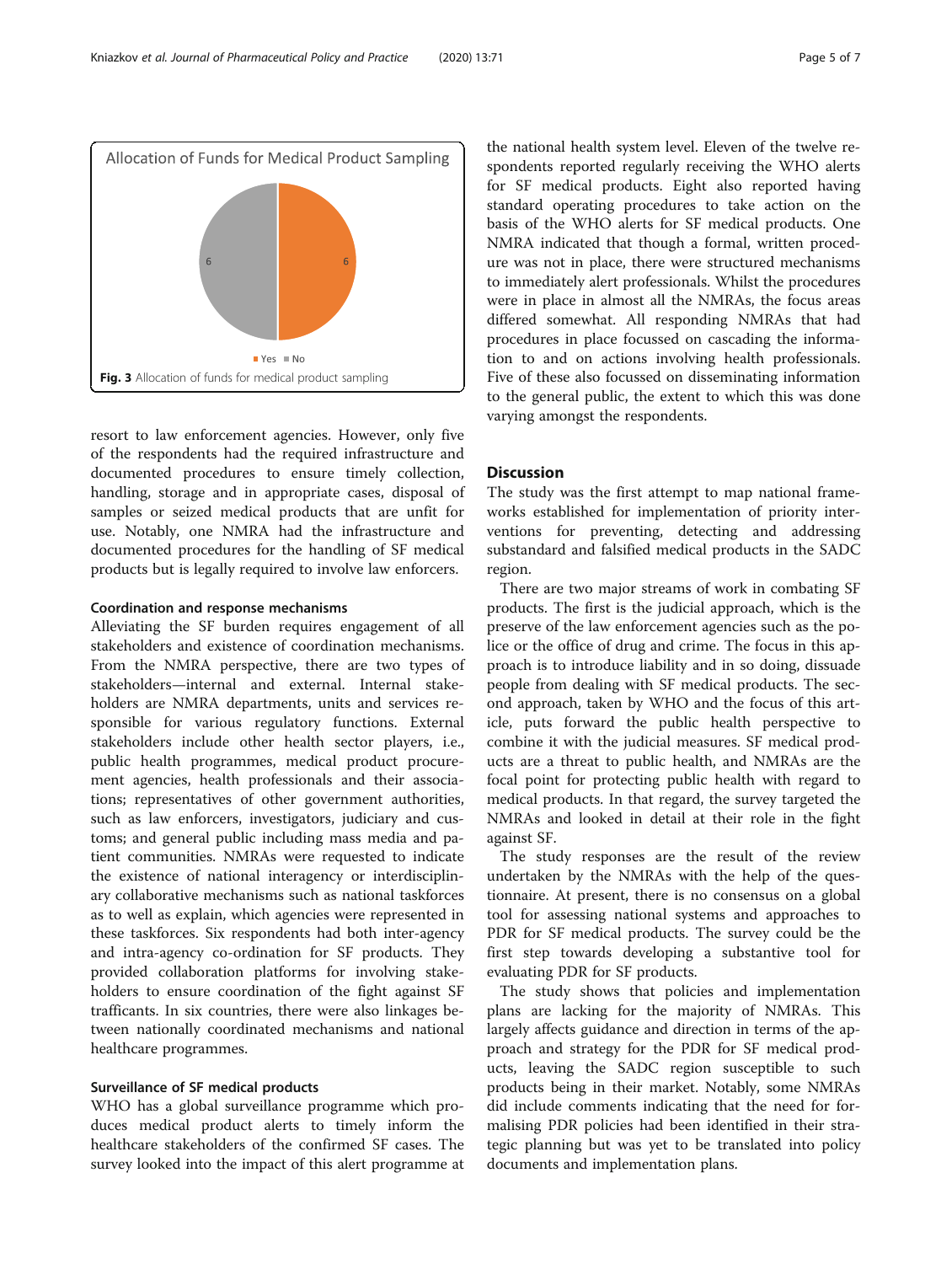Regionally, there is strength in terms of legislation. Nevertheless, limiting the penalties and sanctions to the seizure of detected samples or non-conforming medical products does not completely deal with the ill-gained wealth from criminal activities associated with their trafficking. Similarly, those NMRAs countries that do not include administrative liability or sanctions in their legislation must be encouraged to do so in order to put in place significant deterrents to engaging in trade in SF medical products.

Monitoring the supply chain, particularly through sampling and testing of products, is one of the measures for detecting SF products. A limitation noted was that there was a slew of countries without regular funding allocated collection of product samples for quality control testing which could affect the number of SF detection efficiency. At the time of the study, only three NMRAs had access to ISO-certified or WHO-prequalified laboratories. This has a negative impact on the confidence in and credibility of test results from the part of other NMRAs.

No NMRA has limitless resources for testing. In any case, it is not always feasible to test all products on the market. By the same token, there are significant costs associated with handling and storing detected SF products. This indicates the need to embrace the risk-based approach to sampling. NMRAs should also be encouraged to regularly update their sampling plans based on risk assessments in order to focus on susceptible products and have a relevant post-marketing surveillance system.

The trade in SF medical products is quite complex. Multi-pronged strategies are needed. Intra- and interagency co-ordination for responding to SF products, which was in existence in 50% of the countries, should be further strengthened and taken up by the other countries. A coordinated approach provides a platform for involving key stakeholders to ensure effectiveness of SF counteraction interventions.

The ability for NMRAs to seize and dispose of SF medical products without involving law enforcers balances out stakeholder involvement and allows medicine regulators to act swiftly, should the need arise. Issues of bureaucracy when involving other agencies could pose a risk for NMRAs without this mandate and could hamper the efficiency in responding to SF medical products.

Testing is essentially a means to an end. The true endpoint is enforcement of sound regulatory decisions based on the results of testing. NMRAs need to be assisted to utilise test results, starting with documenting procedures to do so.

Cognisance of and contributing to the WHO Global SF alerts, confirmed in eleven of the twelve respondents, are commendable. Equally commendable was the relatively high number of respondents who translated this to action, by putting in place putting in place and abiding by standard operating procedures. The study results did however give an indication of the need to broaden the scope and focus of actions. Public awareness and knowledge are powerful weapons in combating SF medical products, especially given the increasing complexity of global supply chains and the spread of e-commerce.

The study was an initial step in documenting the evidence of existing SF-counteraction frameworks in the SADC region of Africa. A limitation of the study lies in the methodology—a self-administered tool without external validation of the presented information. This calls for further efforts for comprehensive development of tools and devising acceptable mechanisms for data validation.

Constrained access to affordable, safe and quality medical products can lead to the proliferation of SF medical products [[6,](#page-6-0) [12\]](#page-6-0). It is acknowledged that the access component was not included in the survey. The survey wanted to capture the perspective of the NMRAs, and they, by definition, are primarily concerned with quality, safety and efficacy of medical products. Though they support access, they may not necessarily be the best source of information about it. Access considerations are more from the demand side.

### Recommendations

There is a need to support NMRAs in the SADC region to strengthen PDR frameworks Access to ISO-certified or WHO prequalified testing facilities has to be increased.

Detection activities need to be further strengthened to stem the prevalence and to prevent clinical use of SF products. NMRAs may require training in risk-based post-marketing surveillance and practical implementation of its approaches. Ultimately, the national and regional commitment to the fight against SF medical products needs to be stepped up to ensure allocation of resources for implementation of prevention, detection and response activities in this vital area.

The inter-agency coordination to tackle SF medical products needs to be extended across borders, which are admittedly porous to SF medical products.

# Conclusion

Prevention, Detection and Response to SF products were in the SADC region call for further investments for strengthening existing frameworks. The availability of policies to guide intervention was low, and allocation of requisite funding to support the detection and testing of such products should be made a priority in national and regional agendas.